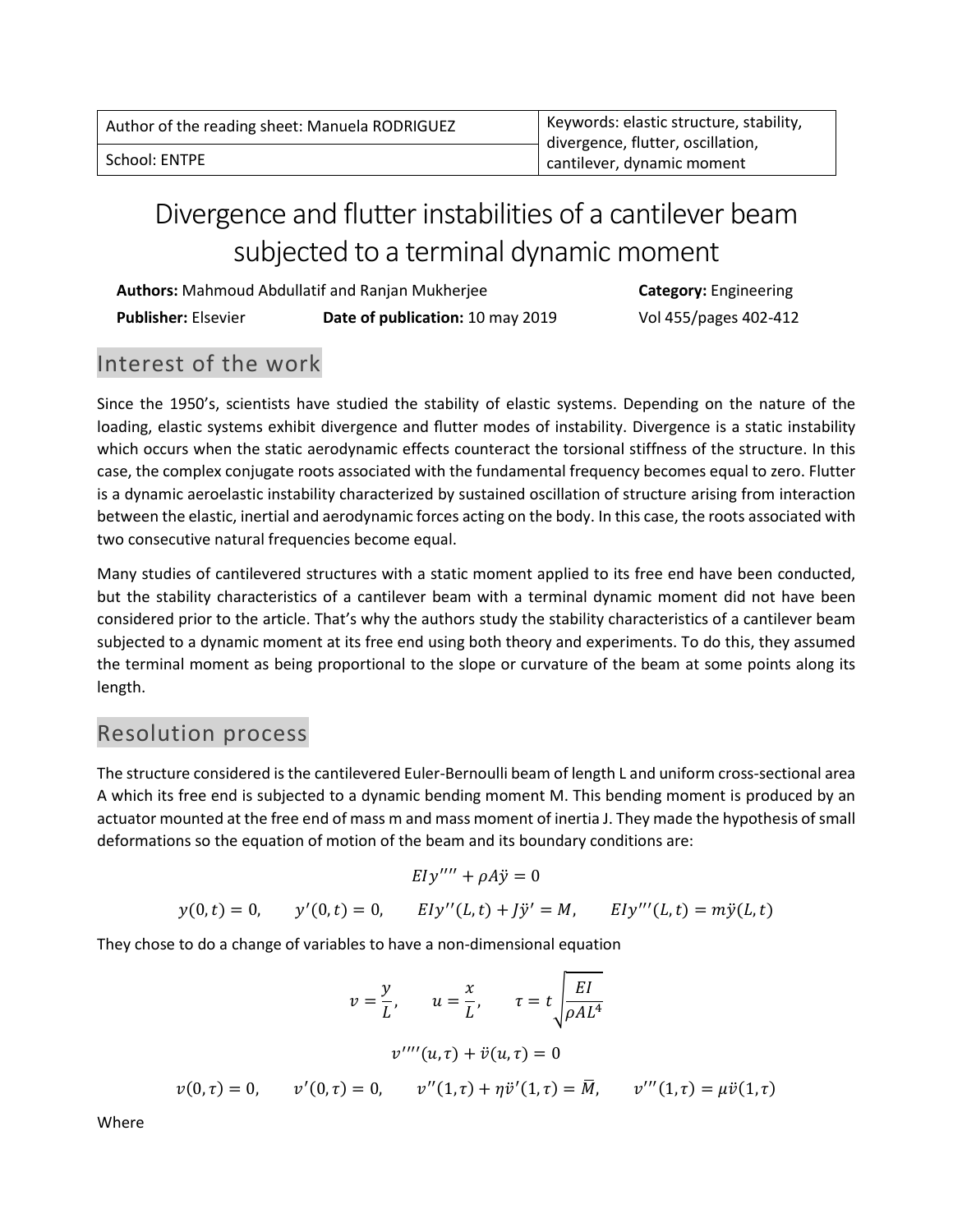

*Figure 1 Cantilever beam with a tip mass and a terminal dynamic moment*

Two cases were considered: The terminal moment M is proportional to the slope of the beam and the terminal moment M is proportional to the curvature of the beam.

$$
M = M_s \triangleq C_s y'(\hat{x}, t) : slope-dependent
$$

$$
M = M_c \triangleq C_c y''(\hat{x}, t) : curvature-dependent
$$

Where  $\hat{x}$  is the point where the slope or the curvature is measured, and where  $\mathcal{C}_s$  and  $\mathcal{C}_c$  are proportional constants.

Using non-dimensional variables, we have

$$
\overline{M} = \overline{M_s} \triangleq \overline{C_s} v'(\alpha, \tau), \qquad \overline{C_s} \triangleq \frac{C_s L}{EI} : slope - dependent
$$

$$
\overline{M} = \overline{M_c} \triangleq \overline{C_c} v''(\alpha, \tau), \qquad \overline{C_c} \triangleq \frac{C_c}{EI} : curvature - dependent
$$

Where  $\alpha \triangleq \frac{x}{L} \in (0,1]$  denotates the point where the slope or the curvature is measured.

In order to solve the problem, the authors used analytical and numerical elements.

#### *Analytical solution*

The authors used a variable separation,  $v(u, \tau) = U(u)T(\tau)$ , to get solutions of the form

$$
T(\tau) = A\cos(\overline{\omega}\tau) + B\sin(\overline{\omega}\tau)
$$

$$
U(u) = P_1 e^{\beta u} + P_2 e^{-\beta u} + P_3 e^{i\beta u} + P_4 e^{-i\beta u}
$$

Where  $\bar{\omega} \triangleq \beta^2$ . A and B are constants that can be obtained from initial conditions and the P's are constants that can be obtained from the boundary conditions.

The non-dimensional frequencies  $\bar{\omega}$  can be obtained by solving the transcendental characteristic equations which results from the boundary conditions. Each solution of  $\beta$  is a unique mode shape. By solving the problem, they determined the critical stability points because the terminal moment is a boundary condition.

#### *Numerical solution*

The authors used the Galerkin method to solve the problem. They supposed the solution of the equation of motion of the beam to be of the form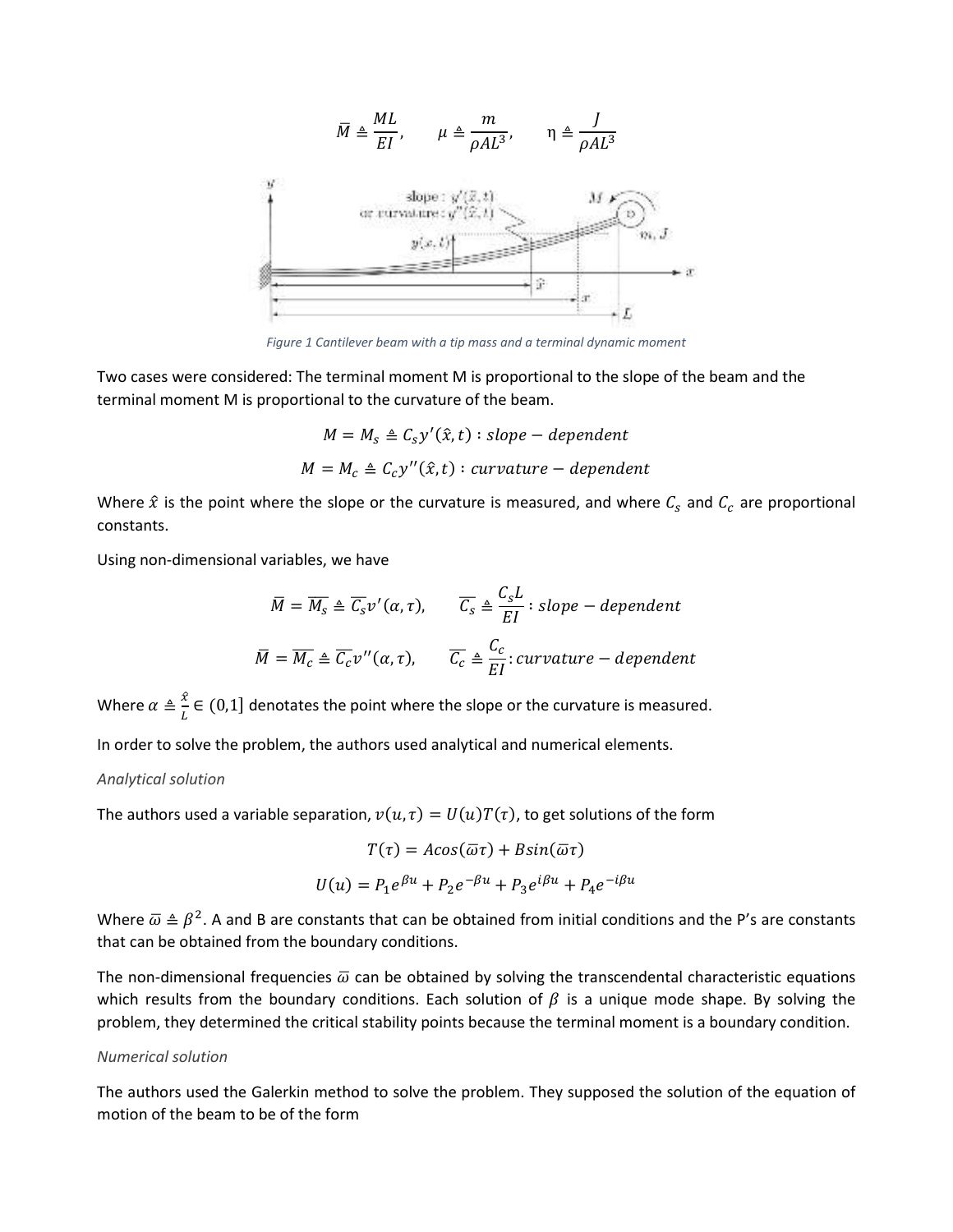$$
v(u,\tau) = \sum_{i=1}^{N} a_i(\tau) \varphi_i(u)
$$

Where N is the number of terms of approximation (N=10),  $\varphi_i(u)$  the modes that satisfy the geometric boundary conditions and  $a_i(\tau)$  the modal amplitudes. Using that, they got the equation of the problem

$$
[M]\ddot{a} + [K]a = 0
$$

Where  $[M]$  is the mass matrix and  $[K]$  is the geometric stiffness matrix.

### Principle results

In order to study the instabilities of the cantilever beam due to the terminal dynamic moment, they used both methods. They plotted  $\bar{\omega}$  as a function of  $\overline{\mathcal{C}_\mathcal{S}}$  or  $\overline{\mathcal{C}_\mathcal{C}}$  for discrete values of α, with μ=7.03 and η=0.038<sup>1</sup>, and they considered the proportionality constants to be negative or positive.

They found that when the dynamic moment is proportional to positive slope, the first natural frequency reduces to zero and the system loses stability through divergence<sup>2</sup>. Also, when  $\overline{\mathcal{C}_S}$  is increased beyond the first critical value, some consecutive frequencies become complex and the system loses stability through flutter<sup>3</sup>.



*Figure 2 (a) Variation in the first frequency. (b) Variation of the first five frequencies for a=0.25* 

Next, when the dynamic moment is proportional to negative slope, the system loses stability through flutter as two consecutive frequencies become complex for a value of  $\overline{C_S}$ . Also, by plotting different values of  $\alpha$ , they

found that the critical value of  $\overline{\mathcal{C}_s}$  decreases as  $\alpha$  increases from 0.1 to 0.3 but increases when  $\alpha$  increases from 0.3 to 0.63. Equally, the critical value of  $\overline{\mathcal{C}_\mathcal{S}}$  decreases as  $\alpha$  increases from 0.64 to 0.8 but increases when  $\alpha$  increases further. This effect is called a "destabilizing-stabilizing" effect of the location of the point from where the slope of the beam is measured. To illustrate it, they plotted a critical stability curve. We can see that for some values of  $\overline{\mathcal{C}_\mathcal{S}}$  there is a "destabilizing-stabilizing- destabilizing-stabilizing" effect as the value of  $\overline{\mathcal{C}_\mathcal{S}}$  intersects the curve several times.



 $<sup>1</sup>$  Same values as for the experimental setup</sup>

<sup>&</sup>lt;sup>2</sup> Each value of α has a critical value of  $\overline{\mathcal{C}}_s$  but the trend is the same.

<sup>&</sup>lt;sup>3</sup> Couple-mode flutter via a Hamilton-Hopf bifurcation